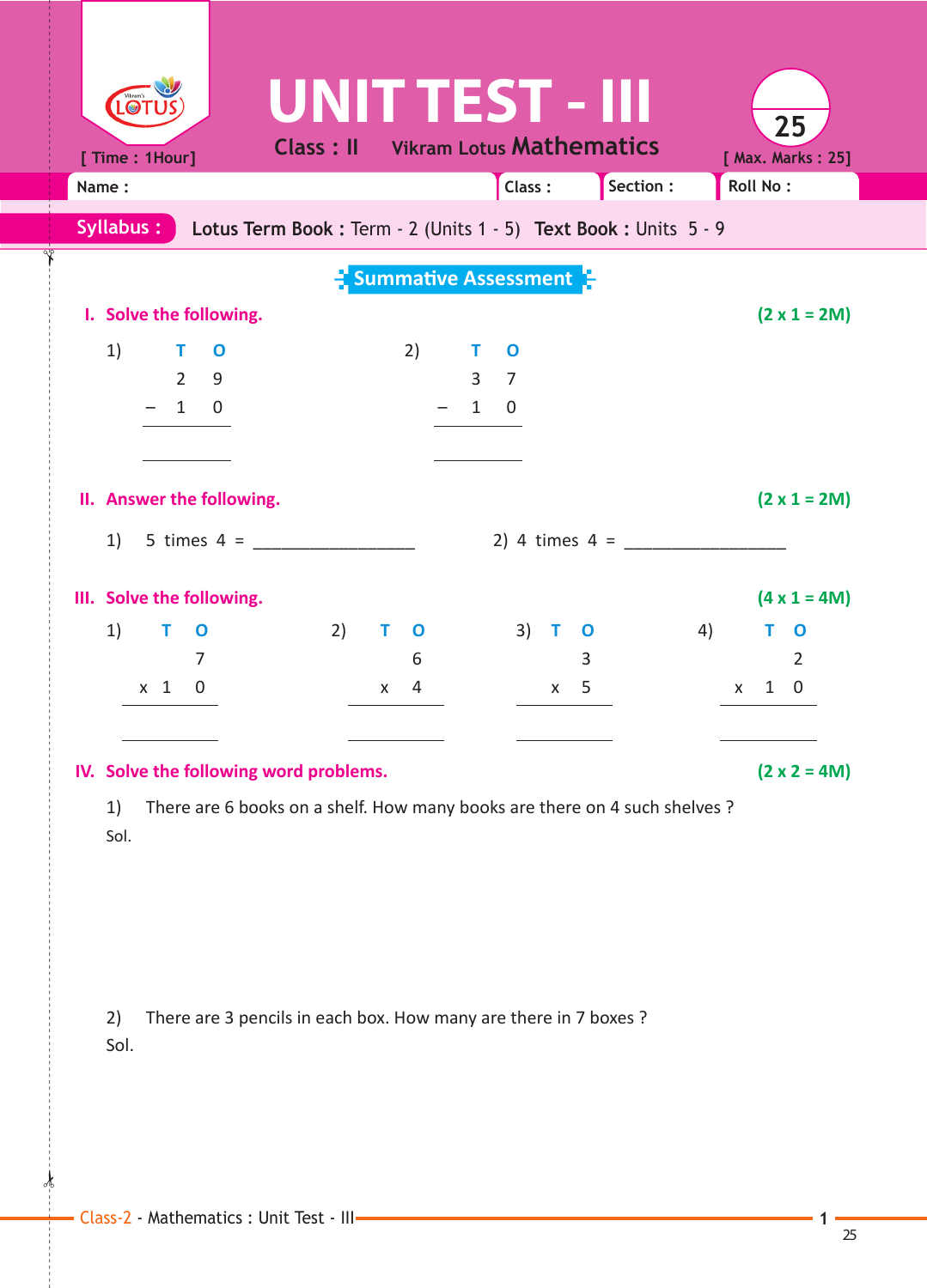**Formative Assessment** 



2)  $6 \div 2$ 



 **II. Shade half part of picture. (2M)**



26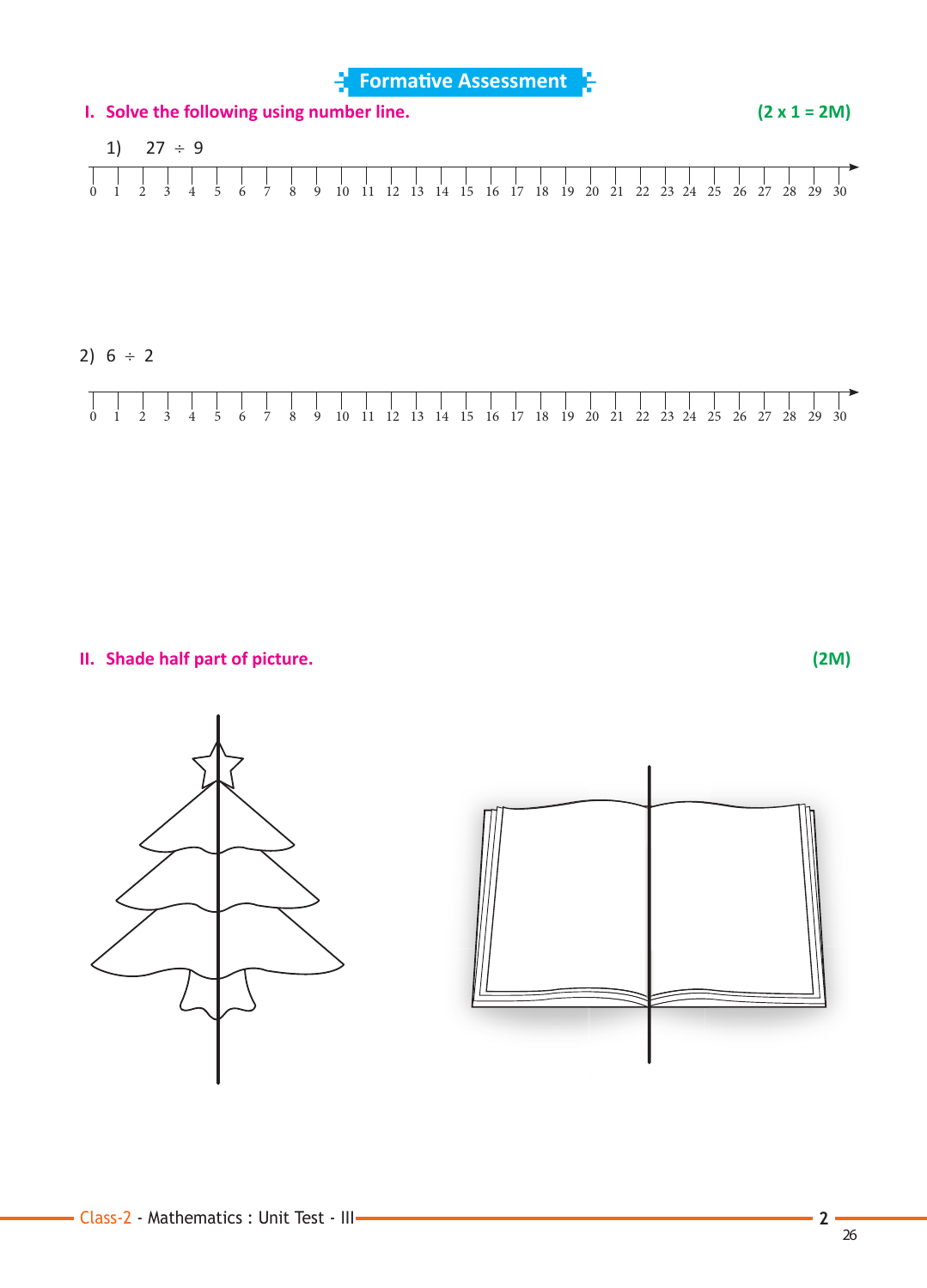## **III.** Colour the figure as per the given instructions. (4M)